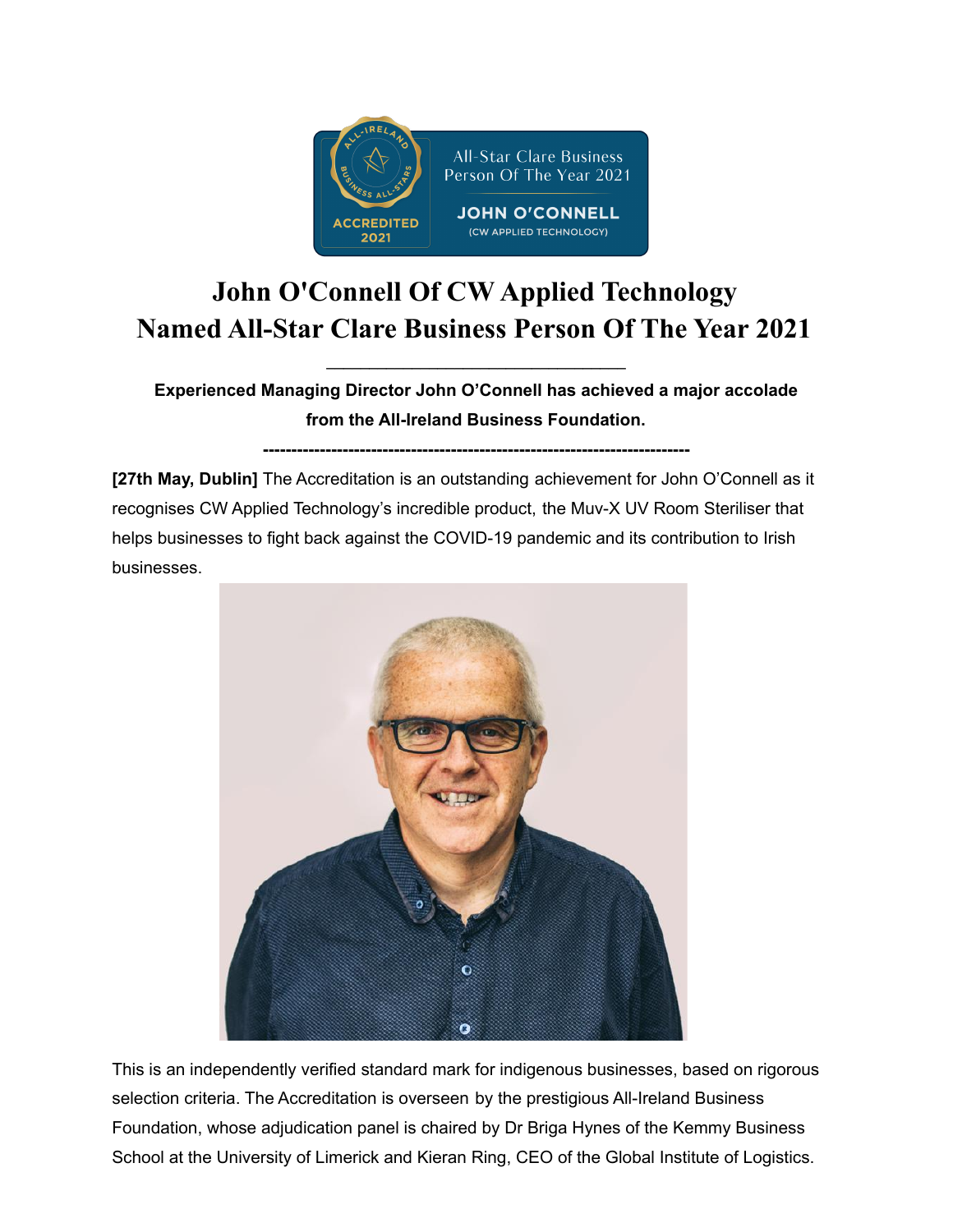John O'Connell is an experienced Managing Director with a demonstrated history of working in the electronic design & manufacturing industry. He is a strong business development professional skilled in Sales, Quality Management, Six Sigma, Manufacturing, and Management. He is Governor at University of Limerick since 2012 and Vice-Chancellor since March 2018. He is currently Managing Director of CW Applied Technology.

CW Applied Technology (Shannon) Ltd is a wholly owned Irish company providing Contract Manufacturing and Design services to industry. The products and services of CW Applied Technology are of value to growth orientated and innovative individuals and organisations, which have a collaborative approach to problem solving. They work with individuals, SMEs and Multi-Nationals who have requirements for electronic hardware design and/or manufacturing. In 2020, they developed their own product, the Muv-X UV Room Steriliser to help businesses fight back against the COVID-19 pandemic and help protect their staff and clients.

Responding to today's announcement, John O'Connell says, **"We are delighted to receive this Accreditation. I say 'we' because I see this as another huge recognition for the achievements of our team throughout the last year. We won recognition and the 'All-Star Innovative Product of the Year 2021' Accreditation earlier this year following our response to the pandemic. We developed a Room UV Steriliser, originally developed in response to a request from the medical community but being supplied to hotels, restaurants, sports clubs, care homes etc now also."**

He adds: **"It's a chemical-free way of responding to the virus in rooms and offers businesses a way of not only making their premises safer but also being able to give customers/clients a strong sense of reassurance that no stone is being left unturned in ensuring a safe premises. Our staff have worked tirelessly throughout the past 15 months to deliver on this need at a time of crisis and this accreditation is fantastic reward and recognition for those efforts. We look forward to being able to celebrate it all very soon."**

Kieran Ring, Deputy Chair on the Adjudication Board said in support of the announcement: **"This certificate verifies that John O'Connell of CW Applied Technology has been named All-Star Clare Business Person Of The Year 2021. The Accreditation is in recognition of John's outstanding contribution to the development & design of the Muv-X UV Room Steriliser. The unit can be used by anyone to support sanitising strategies during the COVID-19 pandemic & beyond. Furthermore, we wish to recognise John's track record in establishing his global business from his Clare base. John O'Connell is hereby included in the AIBF Register Of Irish Business Excellence."**